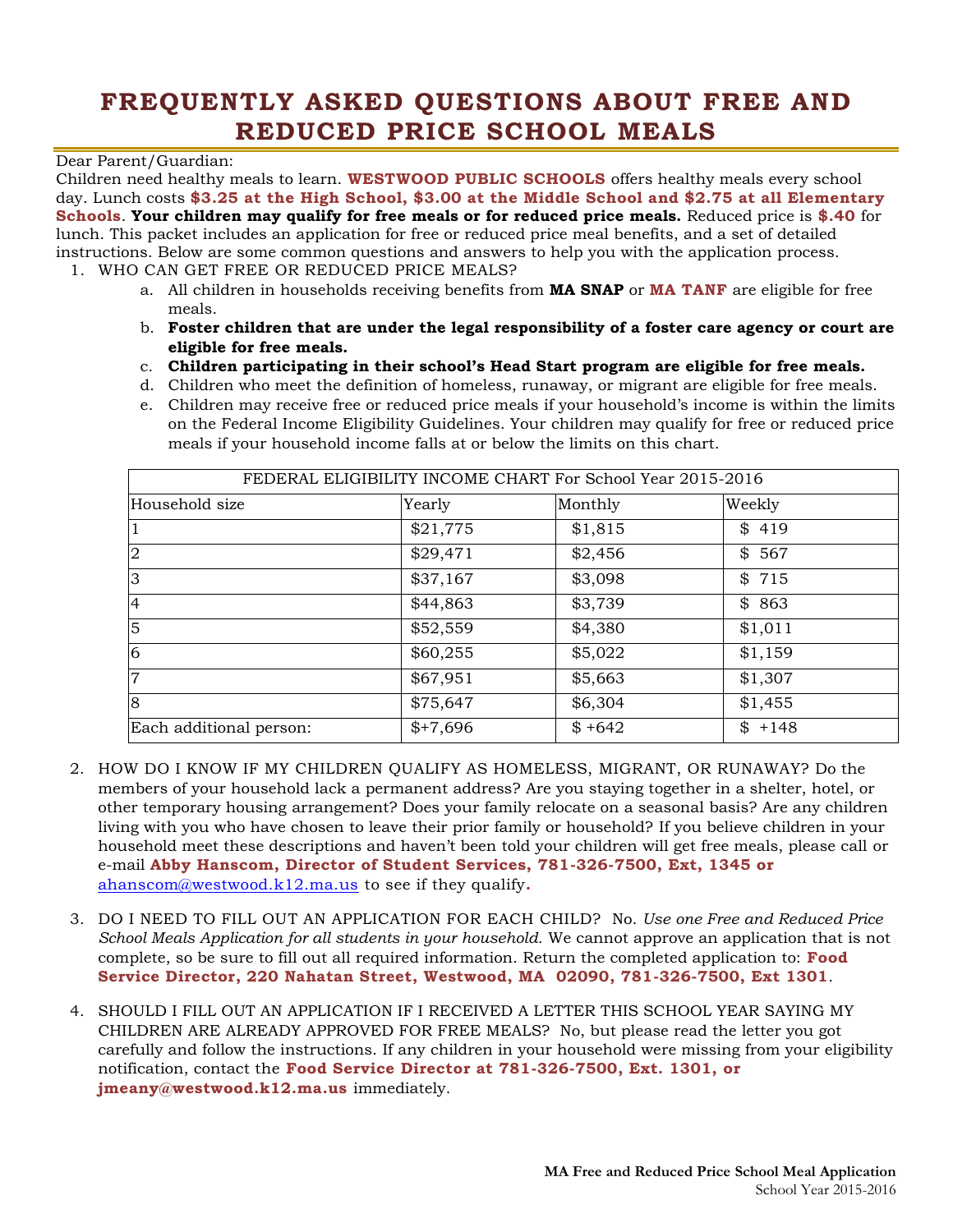- 5. CAN I APPLY ONLINE? Not at this time. You can download an application from Westwood's website and mail it to Westwood Public Schools, Food Service Department, 220 Nahatan Street, Westwood, MA 02090. You will receive an application the first week of school either via email or a paper application.
- 6. MY CHILD'S APPLICATION WAS APPROVED LAST YEAR. DO I NEED TO FILL OUT A NEW ONE? Yes. Your child's application is only good for that school year and for the first few days of this school year. You must send in a new application unless the school told you that your child is eligible for the new school year.
- 7. I GET WIC. CAN MY CHILDREN GET FREE MEALS? Children in households participating in WIC may be eligible for free or reduced price meals. Please send in an application.
- 8. WILL THE INFORMATION I GIVE BE CHECKED? Yes. We may also ask you to send written proof of the household income you report.
- 9. IF I DON'T QUALIFY NOW, MAY I APPLY LATER? Yes, you may apply at any time during the school year. For example, children with a parent or guardian who becomes unemployed may become eligible for free and reduced price meals if the household income drops below the income limit.
- 10. WHAT IF I DISAGREE WITH THE SCHOOL'S DECISION ABOUT MY APPLICATION? You should talk to school officials. You also may ask for a hearing by calling or writing to: **Food Service Director, 220 Nahatan Street, Westwood, MA, 781-326-7500, Ext. 1301.**
- 11. MAY I APPLY IF SOMEONE IN MY HOUSEHOLD IS NOT A U.S. CITIZEN? Yes. You, your children, or other household members do not have to be U.S. citizens to apply for free or reduced price meals.
- 12. WHAT IF MY INCOME IS NOT ALWAYS THE SAME? List the amount that you normally receive. For example, if you normally make \$1000 each month, but you missed some work last month and only made \$900, put down that you made \$1000 per month. If you normally get overtime, include it, but do not include it if you only work overtime sometimes. If you have lost a job or had your hours or wages reduced, use your current income.
- 13. WHAT IF SOME HOUSEHOLD MEMBERS HAVE NO INCOME TO REPORT? Household members may not receive some types of income we ask you to report on the application, or may not receive income at all. **Whenever this happens, please write a 0 in the field. However, if any income fields are left empty or blank, those will also be counted as zeroes. Please be careful when leaving income fields blank, as we will assume you meant to do so.**
- 14. WE ARE IN THE MILITARY. DO WE REPORT OUR INCOME DIFFERENTLY? Your basic pay and cash bonuses must be reported as income. If you get any cash value allowances for off-base housing, food, or clothing, or receive Family Subsistence Supplemental Allowance payments, it must also be included as income. However, if your housing is part of the Military Housing Privatization Initiative, do not include your housing allowance as income. Any additional combat pay resulting from deployment is also excluded from income.
- 15. WHAT IF THERE ISN'T ENOUGH SPACE ON THE APPLICATION FOR MY FAMILY? List any additional household members on a separate piece of paper, and attach it to your application.
- 16. MY FAMILY NEEDS MORE HELP. ARE THERE OTHER PROGRAMS WE MIGHT APPLY FOR? To find out how to apply for **MA SNAP** or other assistance benefits, contact your local assistance office or call **the MA SNAP Hotline at 1-866-950-3663**.

If you have other questions or need help, call **781-326-7500, Ext. 1301***.* Sincerely, Westwood Public Schools Food Service Department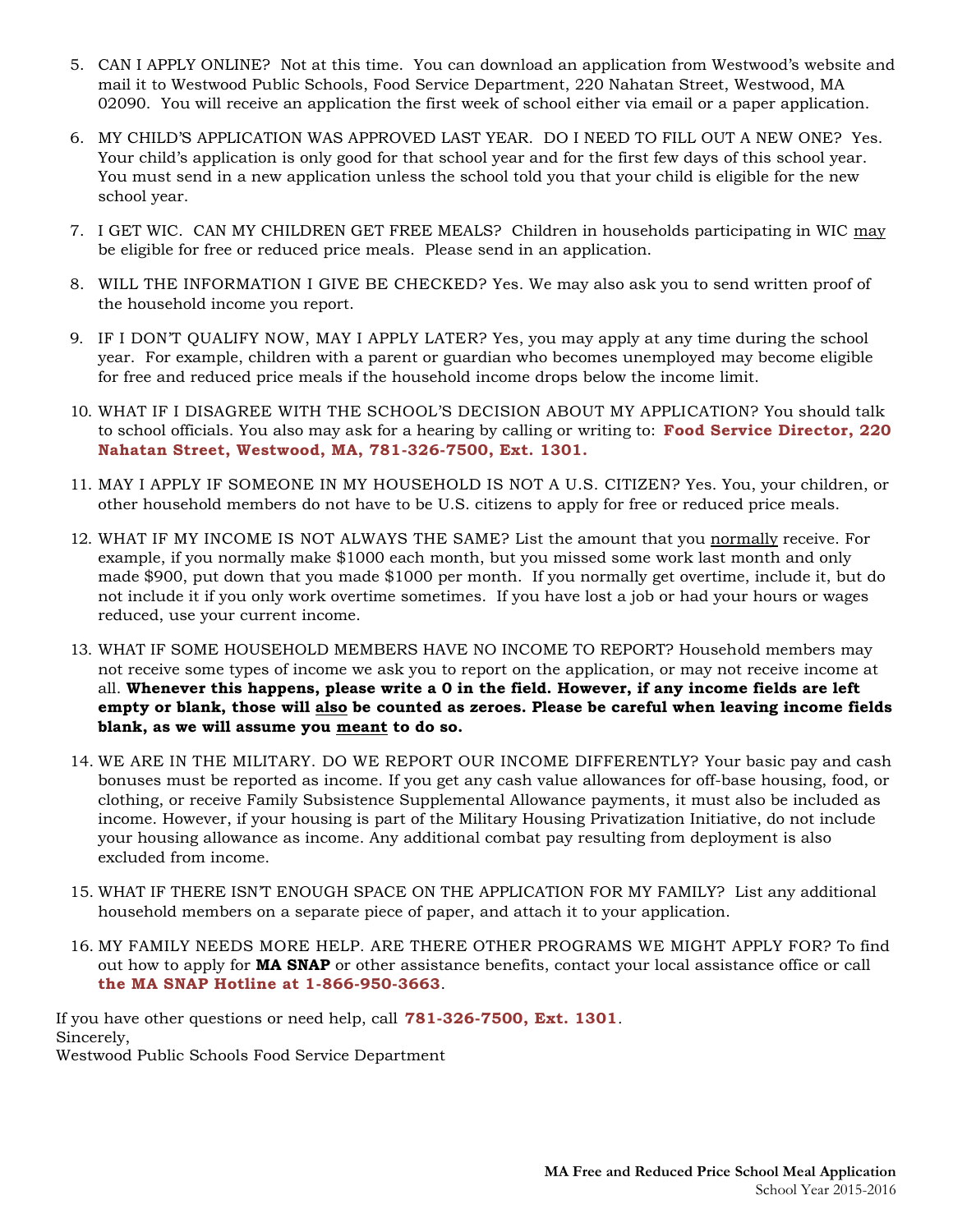# *HOW TO APPLY FOR FREE AND REDUCED PRICE SCHOOL MEALS*

**Please use these instructions to help you fill out the application for free or reduced price school meals. You only need to submit one application per household, even if your children attend more than one school in Westwood. The application must be filled out completely to certify your children for free or reduced price school meals.**

**Please follow these instructions in order! Each step of the instructions is the same as the steps on your application. If at any time you are not sure what to do next, please contact Westwood Public Schools Food Service Department, 781-326-7500, Ext. 1301 or** [jmeany@westwood.k12.ma.us](mailto:jmeany@westwood.k12.ma.us)**.**

**PLEASE USE A PEN (NOT A PENCIL) WHEN FILLING OUT THE APPLICATION AND DO YOUR BEST TO PRINT CLEARLY.**

STEP 1: LIST ALL HOUSEHOLD MEMBERS WHO ARE **INFANTS, CHILDREN, AND STUDENTS** UP TO AND INCLUDING GRADE 12

**Tell us how many infants, children, and school students live in your household. They do NOT have to be related to you to be a part of your household.**

#### **Who should I list here?**

**When filling out this section, please include all members in your household who are:** 

- **Children age 18 or under and are supported with the household's income;**
- **In your care under a foster arrangement, or qualify as homeless, migrant, or runaway youth;**
- **Students attending Westwood Public schools,** *regardless of age.*

**A)** *List each child's name.* **For each child, print their first name, middle initial and last name. Use one line of the application for each child. When printing names, write one letter in each box. Stop if you run out of space. If there are more children present than lines on the application, attach a second piece of paper with all required information for the additional children.**

**B)** *Is the child a student at Westwood Public Schools?* **Mark 'Yes' or 'No' under the column titled "Student" to tell us which children attend Westwood Public Schools.**

**C)** *Do you have any foster children?* **If any children listed are foster children, mark the "Foster Child" box next to the child's name. Foster children who live with you may count as members of your household and should be listed on your application. If you are** *only* **applying for foster children, after completing STEP 1, skip to STEP 4 of the application and these instructions.**

**D)** *Are any children homeless, migrant, or runaway?* **If you believe any child listed in this section may meet this description, please mark the "Homeless, Migrant, Runaway" box next to the child's name and complete all steps of the application.**

STEP 2: DO ANY HOUSEHOLD MEMBERS (INCLUDING YOU) CURRENTLY PARTICIPATE IN ONE OR MORE OF THE FOLLOWING ASSISTANCE PROGRAMS: SNAP, TANF, OR FDPIR?

**If anyone in your household participates in the assistance programs listed below, your children are eligible for free school meals:**

- **The Supplemental Nutrition Assistance Program (SNAP)**
- **Temporary Assistance for Needy Families (TANF)**
- **The Food Distribution Program on Indian Reservations (FDPIR)**

**A) IF** *NO ONE* **IN YOUR HOUSEHOLD PARTICIPATES IN ANY OF THE ABOVE LISTED PROGRAMS:**

- *Circle 'NO' and skip to STEP 3 on these instructions and STEP 3 on your application.*
- *Leave STEP 2 blank.*

**B) IF** *ANYONE* **IN YOUR HOUSEHOLD PARTICIPATES IN ANY OF THE ABOVE LISTED PROGRAMS:**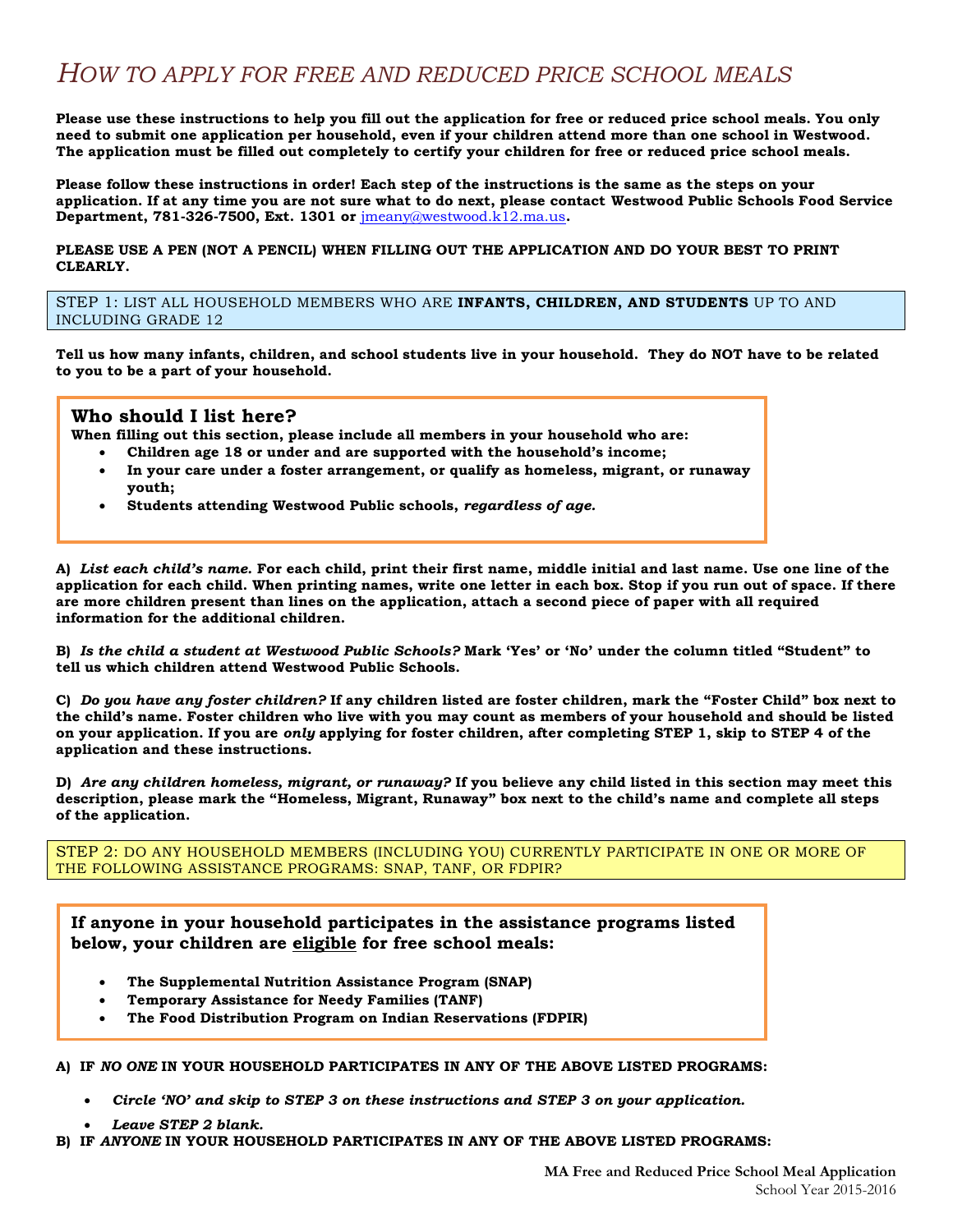- *Circle 'YES' and provide a case number for SNAP, TANF, or FDPIR.* **You only need to write one case number. If you participate in one of these programs and do not know your case number, contact: 800-249-2007. You must provide a case number on your application if you circled "YES".**
- *Skip to STEP 4.*

#### STEP 3: REPORT INCOME FOR ALL HOUSEHOLD MEMBERS

**A) Report all income earned by children. Refer to the chart titled "Sources of Income for Children" in these instructions and report the combined gross income for ALL children listed in Step 1 in your household in the box marked "Total Child Income."** Only count foster children's income if you are applying for them together with the rest of your household. It is optional for the household to list foster children living with them as part of the household.

### **What is Child Income?**

Child income is money received from outside your household that is paid **directly** to your children. Many households do not have any child income. Use the chart below to determine if your household has child income to report.

| <b>Sources of Income for Children</b>                                                  |                                                                                                                                                                             |  |  |  |  |  |  |
|----------------------------------------------------------------------------------------|-----------------------------------------------------------------------------------------------------------------------------------------------------------------------------|--|--|--|--|--|--|
| <b>Sources of Child Income</b>                                                         | Example(s)                                                                                                                                                                  |  |  |  |  |  |  |
| Earnings from work<br>$\bullet$                                                        | A child has a job where they earn a salary or<br>wages.                                                                                                                     |  |  |  |  |  |  |
| Social Security<br>$\bullet$<br>Disability Payments<br>Survivor's Benefits<br>$\Omega$ | A child is blind or disabled and receives Social<br>Security benefits.<br>A parent is disabled, retired, or deceased, and their<br>child receives social security benefits. |  |  |  |  |  |  |
| Income from persons <i>outside</i> the household<br>$\bullet$                          | A friend or extended family member <i>regularly</i> gives<br>a child spending money.                                                                                        |  |  |  |  |  |  |
| Income from any other source                                                           | A child receives income from a private pension<br>fund, annuity, or trust.                                                                                                  |  |  |  |  |  |  |

#### **FOR EACH ADULT HOUSEHOLD MEMBER:**

### **Who should I list here?**

**When filling out this section, please include all members in your household who are:** 

 Living with you and share income and expenses, *even if not related and even if they do not receive income of their own.*

Do **not** include people who:

- Live with you but are not supported by your household's income **and** do not contribute income to your household.
- Children and students already listed in Step 1

#### **How do I fill in the income amount and source?**  *FOR EACH TYPE OF INCOME:*

- Use the charts in this section to determine if your household has income to report.
- Report all amounts in **gross income** ONLY. Report all income in whole dollars. Do not include cents.
	- o Gross income is the total income received before taxes or deductions.
	- o Many people think of income as the amount they "take home" and not the total, "gross" amount. Make sure that the income you report on this application has NOT been reduced to pay for taxes, insurance premiums, or any other amounts taken from your pay.
- Write a "0" in any fields where there is no income to report. Any income fields left empty or blank will be counted as zeroes. If you write '0' or leave any fields blank, you are certifying (promising) that there is no income to report. If local officials have known or available information that your household income was reported incorrectly, your application will be verified for cause.
- Mark how often each type of income is received using the check boxes to the right of each field.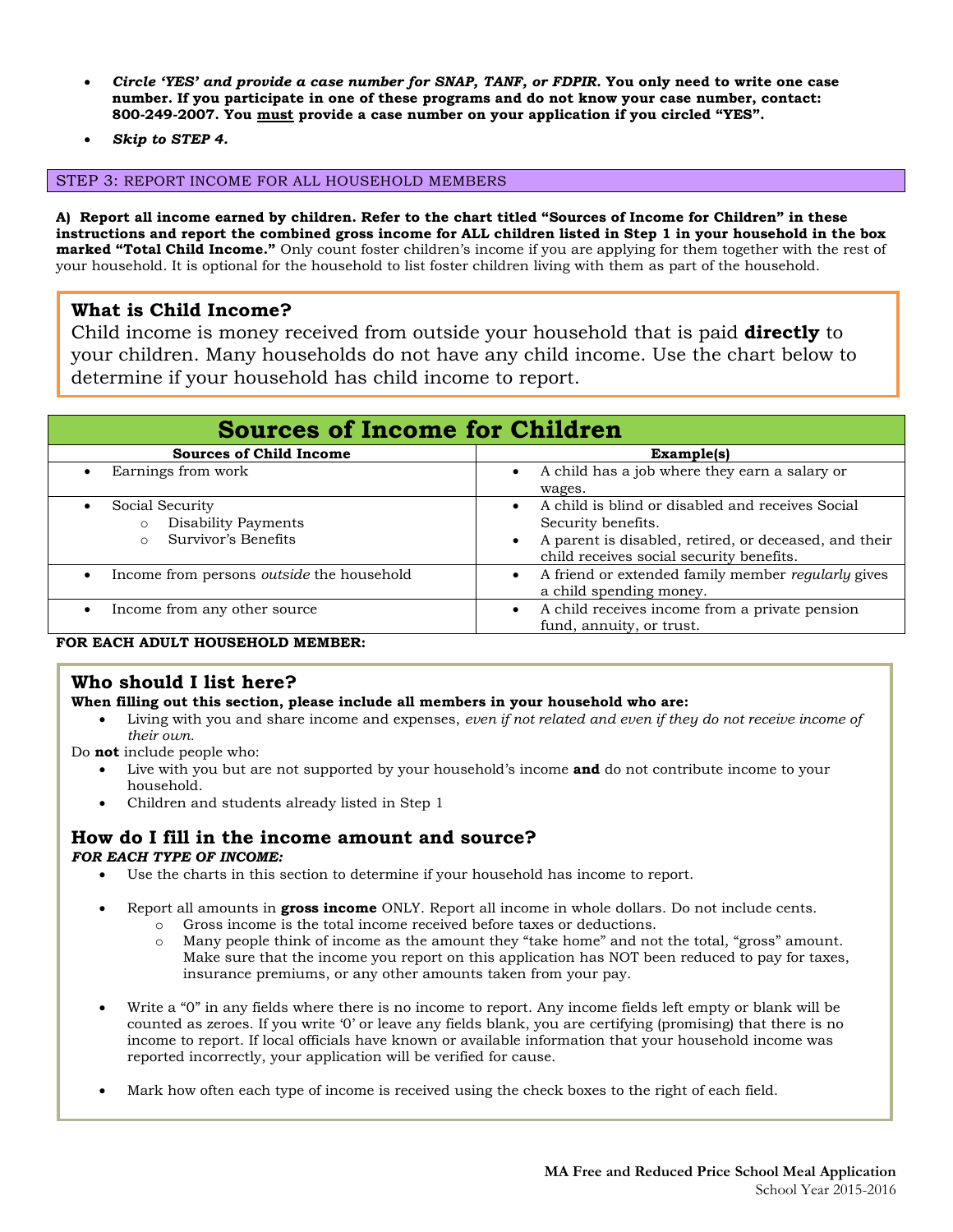**B)** *List Adult Household member's name.* **Print the name of each household member in the boxes marked "Names of Adult Household Members (First and Last)." Do not list any household members you listed in STEP 1. If a child listed in STEP 1 has income, follow the instructions in STEP 3, part A.**

**C)** *Report earnings from work.* **Refer to the chart titled "Sources of Income for Adults" in these instructions and report all income from work in the "Earnings from Work" field on the application. This is usually the money received from working at jobs. If you are a self-employed business or farm owner, you will report your net income.**

#### **What if I am self-employed?**

If you are self-employed, report income from that work as a **net** amount. This is calculated by subtracting the total operating expenses of your business from its gross receipts or revenue.

**D)** *Report income from Public Assistance/Child Support/Alimony.* **Refer to the chart titled "Sources of Income for Adults" in these instructions and report all income that applies in the "Public Assistance/Child Support/Alimony" field on the application. Do not report the value of any cash value public assistance benefits NOT listed on the chart. If income is received from child support or alimony, only court-ordered payments should be reported here. Informal but regular payments should be reported as "other" income in the next part.**

**E)** *Report income from Pensions/Retirement/All other income.* **Refer to the chart titled "Sources of Income for Adults" in these instructions and report all income that applies in the "Pensions/Retirement/All Other Income" field on the application.** 

**F)** *Report total household size.* **Enter the total number of household members in the field "Total Household Members (Children and Adults)." This number MUST be equal to the number of household members listed in STEP 1 and STEP 3. If there are any members of your household that you have not listed on the application, go back and add them. It is very important to list all household members, as the size of your household determines your income cutoff for free and reduced price meals.**

**G)** *Provide the last four digits of your Social Security Number.* **The household's primary wage earner or another adult household member must enter the last four digits of their Social Security Number in the space provided. You are eligible to apply for benefits even if you do not have a Social Security Number. If no adult household members have a Social Security Number, leave this space blank and mark the box to the right labeled "Check if no SS#."**

| <b>Sources of Income for Adults</b>                                                                                                                                                                                                                                                                                                                                               |                                                                                                                                                                                                                                    |                                                                                                                                                                                                                                                                                             |  |  |  |  |  |  |  |
|-----------------------------------------------------------------------------------------------------------------------------------------------------------------------------------------------------------------------------------------------------------------------------------------------------------------------------------------------------------------------------------|------------------------------------------------------------------------------------------------------------------------------------------------------------------------------------------------------------------------------------|---------------------------------------------------------------------------------------------------------------------------------------------------------------------------------------------------------------------------------------------------------------------------------------------|--|--|--|--|--|--|--|
| <b>Earnings from Work</b>                                                                                                                                                                                                                                                                                                                                                         | <b>Public Assistance/Alimony/</b><br><b>Child Support</b>                                                                                                                                                                          | Pensions/Retirement/All Other<br>Income                                                                                                                                                                                                                                                     |  |  |  |  |  |  |  |
| Salary, wages, cash bonuses<br>$\bullet$<br><b>Net</b> income from self-<br>$\bullet$<br>employment (farm or business)<br>Strike benefits<br>$\bullet$<br>If you are in the U.S. Military:<br>Basic pay and cash bonuses<br>(do NOT include combat pay,<br>FSSA or privatized housing<br><i>allowances</i><br>Allowances for off-base<br>$\bullet$<br>housing, food, and clothing | Unemployment benefits<br>Worker's compensation<br>٠<br>Supplemental Security Income<br>(SSI)<br>Cash assistance from State or<br>$\bullet$<br>local government<br>Alimony payments<br>Child support payments<br>Veteran's benefits | Social Security (including<br>railroad retirement and black<br>lung benefits)<br>Private Pensions or disability<br>$\bullet$<br>Income from trusts or estates<br>Annuities<br>٠<br>Investment income<br>Earned interest<br>Rental income<br>Regular cash payments from<br>outside household |  |  |  |  |  |  |  |

#### **STEP 4: CONTACT INFORMATION AND ADULT SIGNATURE**

**All applications must be signed by an adult member of the household. By signing the application, that household member is promising that all information has been truthfully and completely reported. Before completing this section, please also make sure you have read the privacy and civil rights statements on the back of the application.**

**A)** *Provide your contact information.* **Write your current address in the fields provided if this information is available. If you have no permanent address, this does not make your children ineligible for free or reduced price school meals. Sharing a phone number, email address, or both is optional, but helps us reach you quickly if we need to contact you.**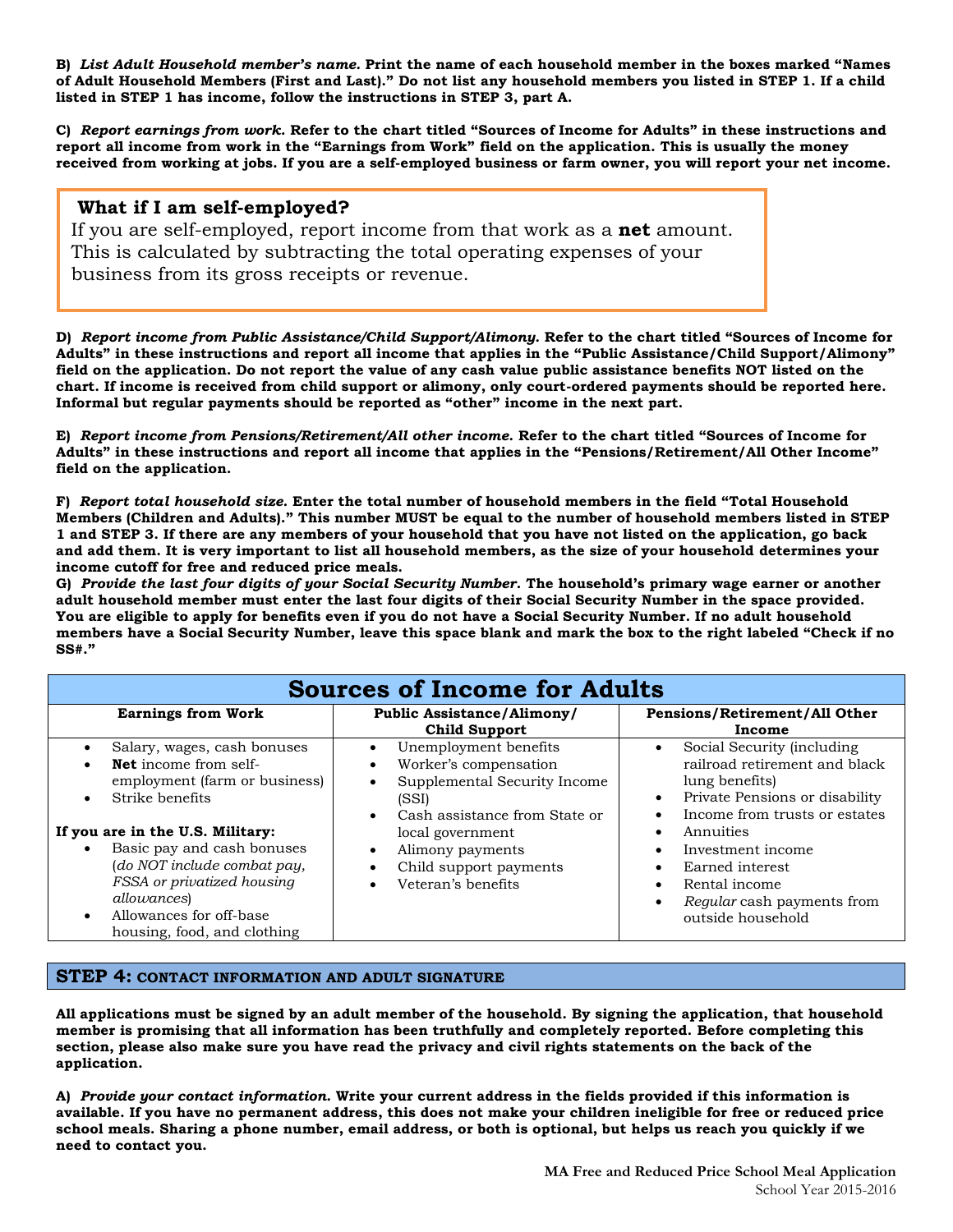**B)** *Sign and print your name.* **Print your name in the box "Printed name of adult completing the form." And sign your name in the box "Signature of adult completing the form."**

**C)** *Write Today's Date.* **In the space provided, write today's date in the box.** 

**D)** *Share children's Racial and Ethnic Identities (optional).* **On the back of the application, we ask you to share information about your children's race and ethnicity. This field is optional and does not affect your children's eligibility for free or reduced price school me**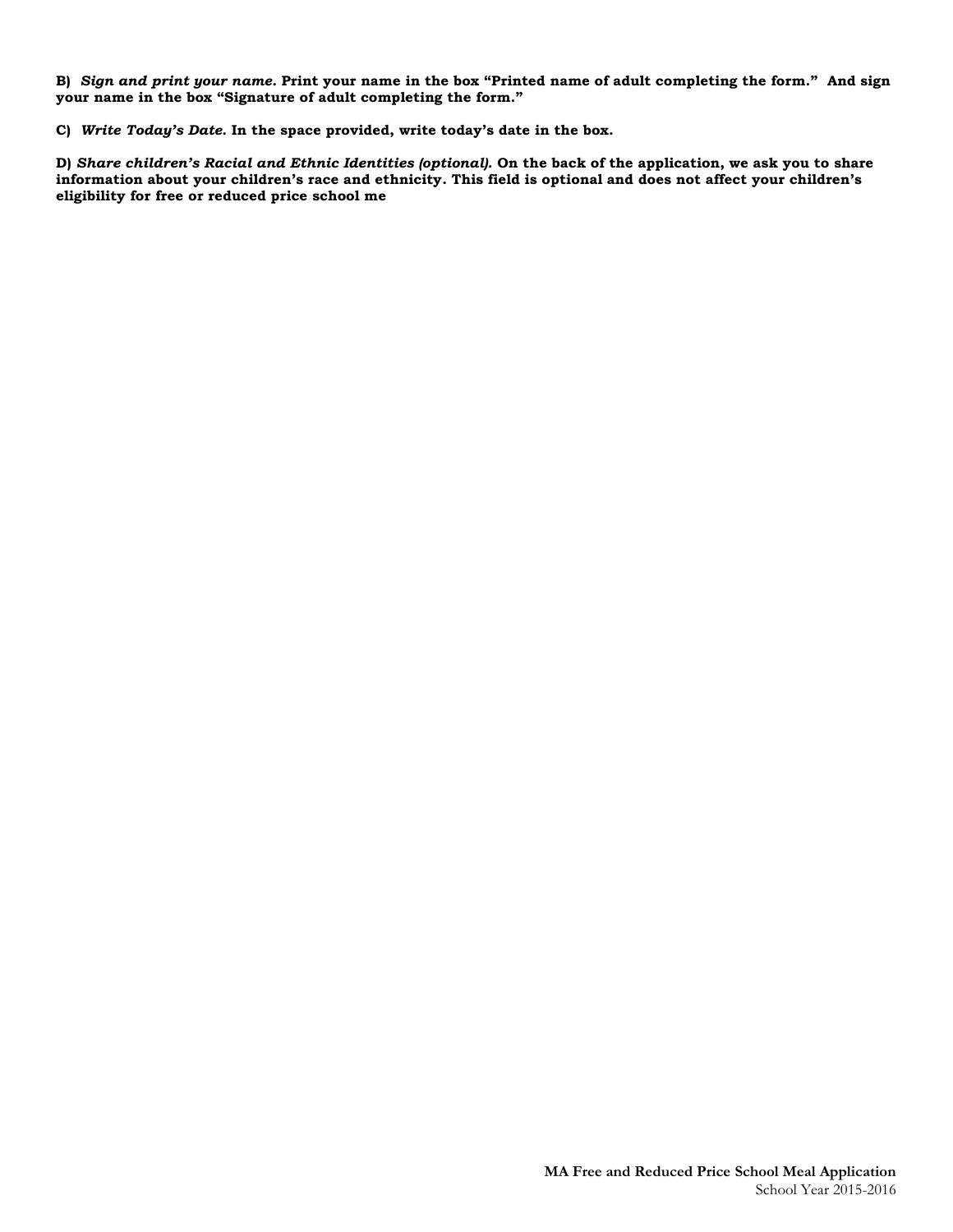Dear Parent/Guardian:

If your children get free or reduced price school meals, they may also be able to get free or low-cost health insurance through Medicaid or the State Children's Health Insurance Program (SCHIP). Children with health insurance are more likely to get regular health care and are less likely to miss school because of sickness.

Because health insurance is so important to children's well-being, *the law allows us to tell Medicaid and SCHIP that your children are eligible for free or reduced price meals,* **unless you tell us not to.** Medicaid and SCHIP only use the information to identify children who may be eligible for their programs. Program officials may contact you to offer to enroll your children. Filling out the Free and Reduced Price School Meals Application does not automatically enroll your children in health insurance.

If you do not want us to share your information with Medicaid or SCHIP, fill out the form below and send in (Sending in this form will not change whether your children get free or reduced price meals).

**No! I DO NOT** want information from my Free and Reduced Price School Meals Application shared with Medicaid or the State Children's Health Insurance Program.

If you checked no, fill out the form below to ensure that your information is NOT shared for the child(ren) listed below:

|             | School: <u>Communication</u>                                                                                                                                                                                                   |  |
|-------------|--------------------------------------------------------------------------------------------------------------------------------------------------------------------------------------------------------------------------------|--|
|             |                                                                                                                                                                                                                                |  |
|             |                                                                                                                                                                                                                                |  |
| Child'sName | School: <u>School:</u>                                                                                                                                                                                                         |  |
|             |                                                                                                                                                                                                                                |  |
|             |                                                                                                                                                                                                                                |  |
|             | Printed Name: 1988 and 2008 and 2008 and 2008 and 2008 and 2008 and 2008 and 2008 and 2008 and 2008 and 2008 and 2008 and 2008 and 2008 and 2008 and 2008 and 2008 and 2008 and 2008 and 2008 and 2008 and 2008 and 2008 and 2 |  |
|             | Address: Note that the contract of the contract of the contract of the contract of the contract of the contract of the contract of the contract of the contract of the contract of the contract of the contract of the contrac |  |
|             |                                                                                                                                                                                                                                |  |

For more information, you may call **Westwood Public Schools Food Service Department, 781-326-7500, Ext. 1301**.

Return this form to: Westwood Public Schools, Food Service Department, 220 Nahatan Street, Westwood, MA 02090 at your earliest convenience.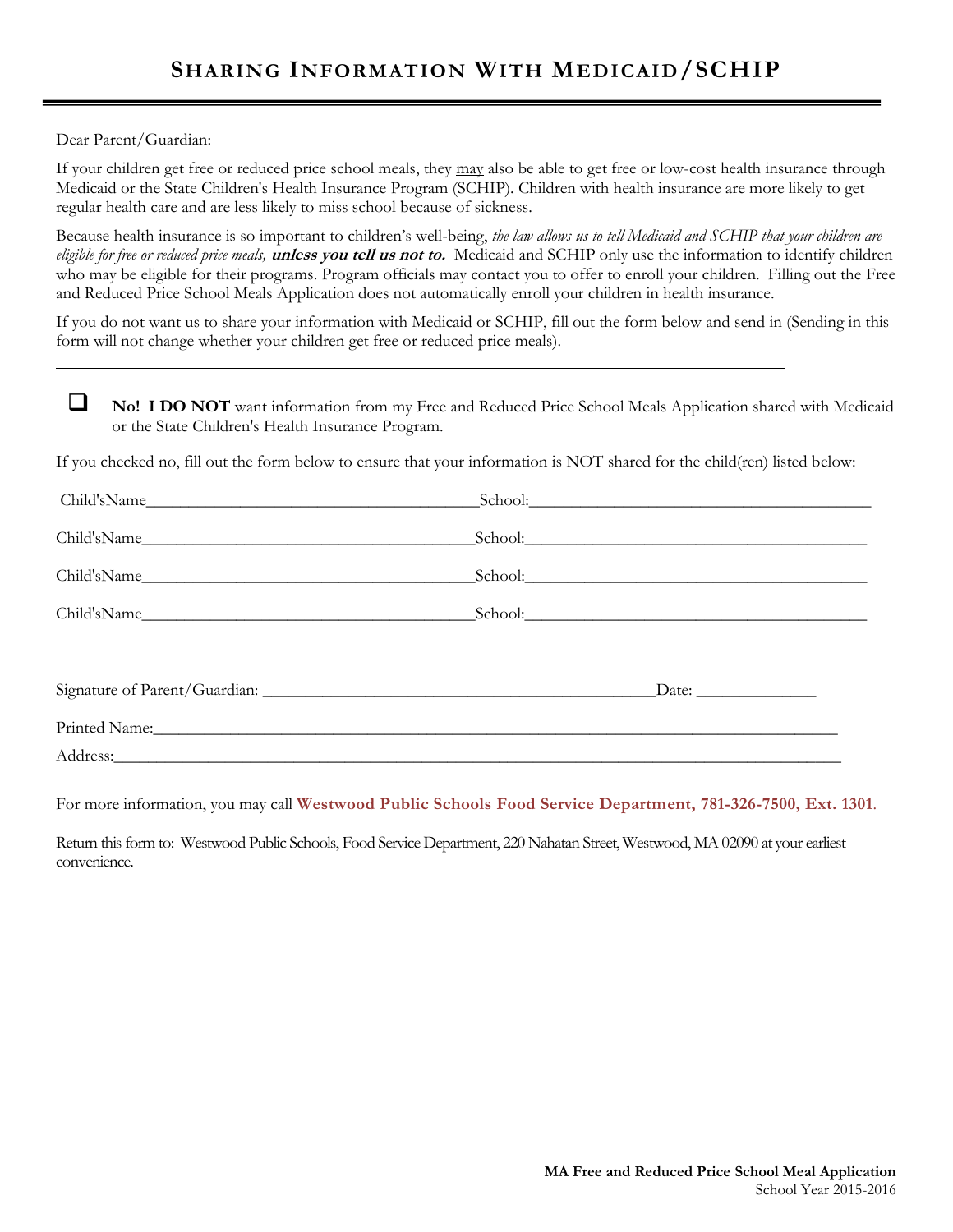Dear Parent/Guardian:

To save you time and effort, the information you gave on your Free and Reduced Price School Meals Application may be shared with other programs for which your children may qualify. For the following programs, we must have your permission to share your information. Sending in this form will not change whether your children get free or reduced price meals.

| Yes! I DO want school officials to share information from my Free and Reduced Price School Meals Application with<br><b>Extracurricular Programs.</b>                                                                          |  |
|--------------------------------------------------------------------------------------------------------------------------------------------------------------------------------------------------------------------------------|--|
| Yes! I DO want school officials to share information from my Free and Reduced Price School Meals Application with<br><b>Bus Transportation.</b>                                                                                |  |
| Yes! I DO want school officials to share information from my Free and Reduced Price School Meals Application with<br>Kindergarten or Summer School.                                                                            |  |
| Yes! I DO want school officials to share information from my Free and Reduced Price School Meals Application with<br>Westwood Youth and Family Services (for their holiday giving program).                                    |  |
| Yes! I DO want school officials to share information from my Free and Reduced Price School Meals Application with<br>Area Churches (for their holiday giving program).                                                         |  |
| If you checked yes to any or all of the boxes above, fill out the form below to ensure that your information is shared for the<br>child(ren) listed below. Your information will be shared only with the programs you checked. |  |

| Child'sName                                                                                                                                                                                                                    | School: School:        |
|--------------------------------------------------------------------------------------------------------------------------------------------------------------------------------------------------------------------------------|------------------------|
|                                                                                                                                                                                                                                |                        |
|                                                                                                                                                                                                                                | School: <u>School:</u> |
|                                                                                                                                                                                                                                |                        |
|                                                                                                                                                                                                                                |                        |
|                                                                                                                                                                                                                                |                        |
| Printed Name: Name: Name: Name: Name: Name: Name: Name: Name: Name: Name: Name: Name: Name: Name: Name: Name: Name: Name: Name: Name: Name: Name: Name: Name: Name: Name: Name: Name: Name: Name: Name: Name: Name: Name: Name |                        |
|                                                                                                                                                                                                                                |                        |
|                                                                                                                                                                                                                                |                        |

For more information, you may call **Westwood Public Schools Food Service Department, 781-326-7500, Ext. 1301**.

Return this form to: Westwood Public Schools, Food Service Department, 220 Nahatan Street, Westwood, MA 02090 at your earliest convenience.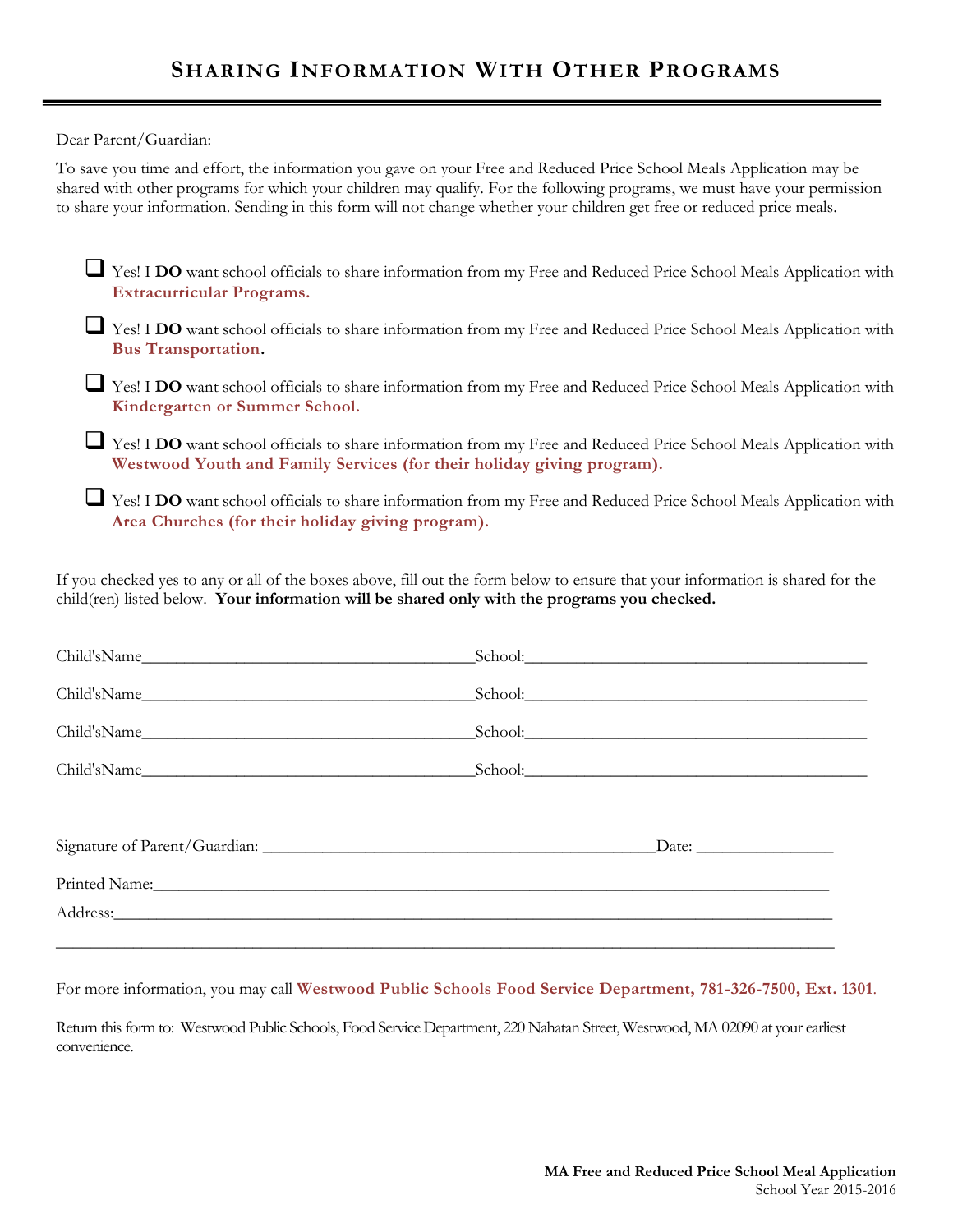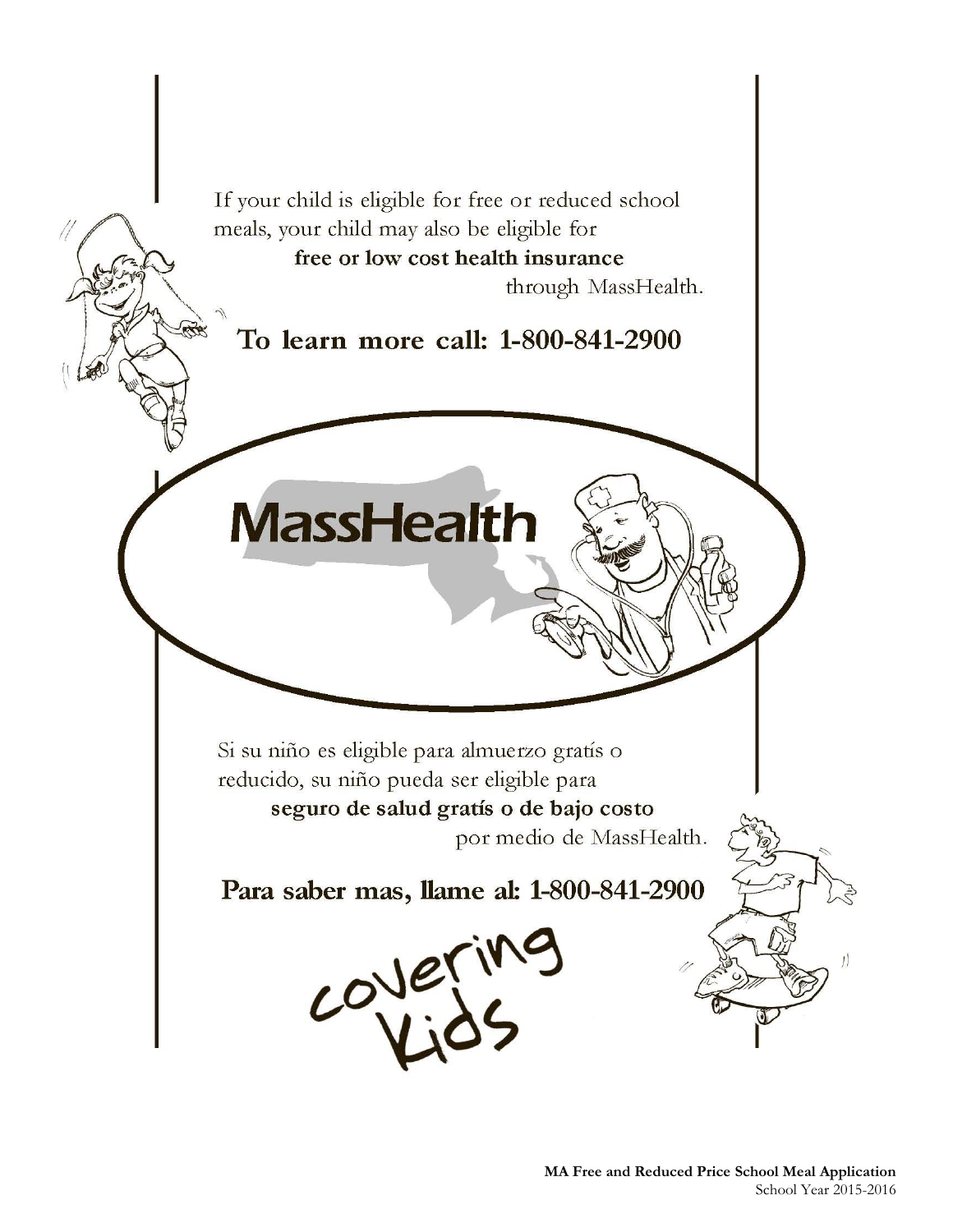

# **I Speak Statements**

|              | (Arabic)     أنا أتكلم اللغة العربية. $\Box$                          |
|--------------|-----------------------------------------------------------------------|
|              | □ Ես խոսում եմ հայերեն (Armenian)                                     |
|              | □ 我说中文 (Chinese Simplified)                                           |
|              | □ 我說中文 (Chinese Traditional)                                          |
|              | $\Box$ Ja govorim hrvatski. (Croatian)                                |
|              | ایـنجانب بـه زبـا <b>ن قـارسی</b> صحبت <i>مـ</i> ی کـنم. □<br>(Farsi) |
|              | $\Box$ Je parle français. (French)                                    |
|              | <b>M</b> ιλάω ελληνικάι. (Greek)                                      |
|              | $\square$ હું <b>ગુજરાતી</b> બોલુ છું (Gujarati)                      |
|              | Mwen pale Kreyol. (Haitian Creole)                                    |
|              | $\Box$ मैं हिंदी बोलता हूँ (Hindi)                                    |
|              | $\Box$ Kuv hais lus hmoob. (Hmong)                                    |
|              | □ 私は日本語を話します。 (Japanese)                                              |
|              | $\Box$ ខ្ញុំនិយាយភាសា <b>ខឹតអ៊ីស</b> (Khmer)                          |
|              | □ 본인의 모국어는 한국어입니다. (Korean)                                           |
|              | (Kurdish)     ئەز زمانى كوردى دە ئاخفى   [_]                          |
|              | $\Box$ ຂ້າພະເຈົ້າເວົ້າ ພາສາລາວ.<br>(Lao)                              |
|              | $\Box$ Yie gorngv Mienh waac. (Mien)                                  |
|              | $\Box$ Mówię po polsku. (Polish)                                      |
|              | Eu falo Portugês. (Portuguese)                                        |
|              | □ ਇ ਸਪੇਆਕ <b>ਪੰਜਾਬੀ</b> (Punjabi)                                     |
| П.           | Я говорю по-русски. (Russian)                                         |
| $\mathsf{L}$ | Ou te tautala faaSamoa. (Samoan)                                      |
|              | Govorim srpski. (Serbian)                                             |
|              | $\Box$ Waxaan ku hadlaa Somali. (Somali)                              |
|              | $\Box$ Yo hablo español. (Spanish)                                    |
|              | (Sudanese)     أتحدث <b>السودانية</b> (لغوى سودانى)     [_]           |
|              | Marunong po akong magsalita ng Tagalog. (Tagalog)                     |
|              | ข้าพเจ้าพูด <b>ภาษาไทย (Th</b> ai)                                    |
|              | አነ ትግርኛ ይዛረብ እየ. (Tigrinya)                                           |
|              | Я розмовляю українською. (Ukrainian)                                  |
|              | (Urdu) - میں <b>اردو</b> بولتا/ بولتی مـوں                            |
|              | Tôi nói tiếng Việt. (Vietnamese)                                      |

USDA is an equal opportunity provider and employer.

Student Name: \_\_\_\_\_\_\_\_\_\_\_\_\_\_\_\_\_\_\_\_\_\_\_\_\_\_\_\_\_\_\_\_\_\_\_\_\_\_\_\_\_\_

School: \_\_\_\_\_\_\_\_\_\_\_\_\_\_\_\_\_\_\_\_\_\_\_\_\_\_\_\_\_\_\_\_\_\_\_\_\_\_\_\_\_\_\_\_\_\_\_\_ Grade: \_\_\_\_\_\_\_\_\_\_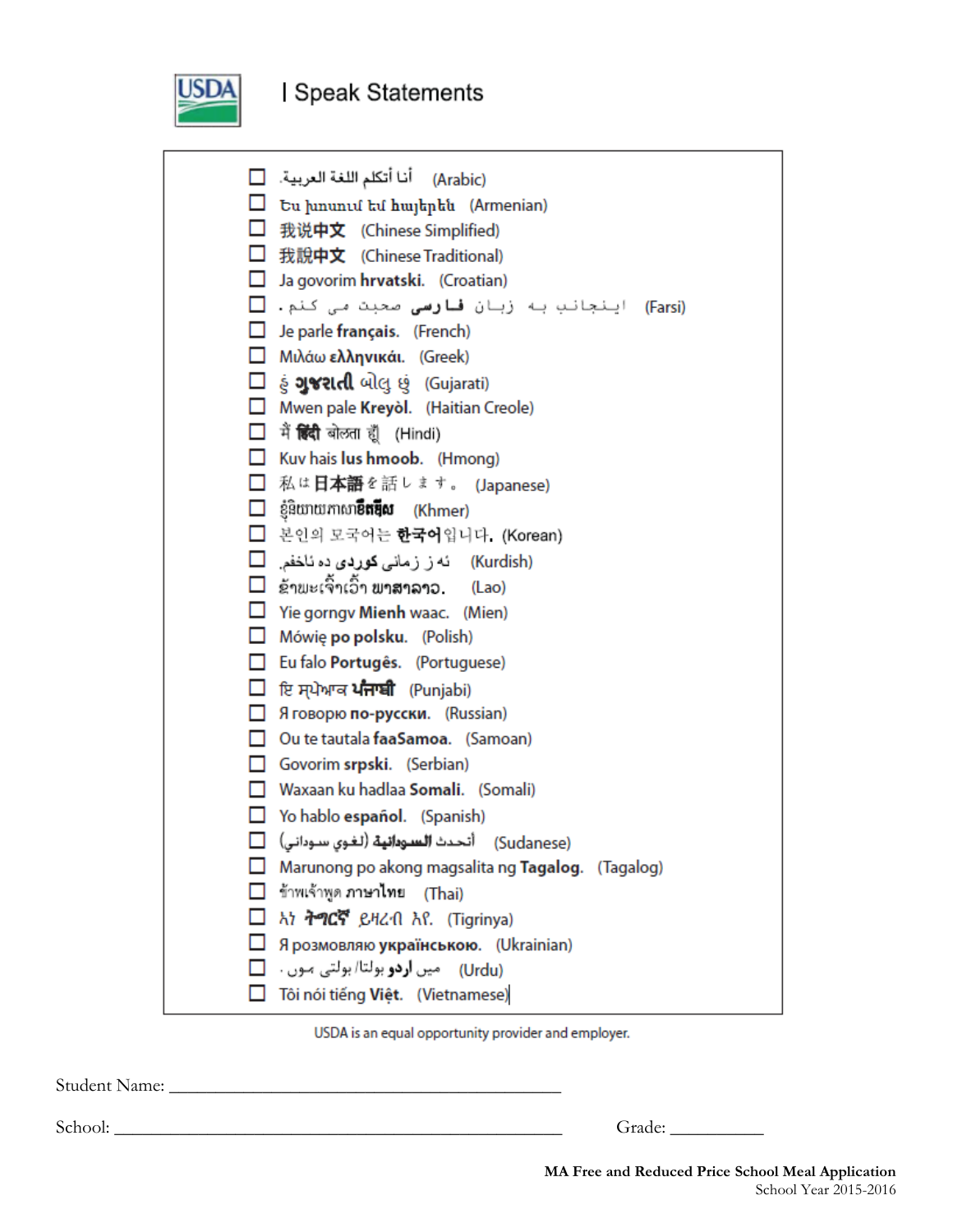## **2015-2016 MASSACHUSETTS FREE AND REDUCED PRICE SCHOOL MEALS HOUSEHOLD APPLICATION**

*Complete one application per household. Please use a pen (not a pencil).*

If you have received a *NOTICE OF DIRECT CERTIFICATION* from the school district for free meals, **do not** complete this application. But **do** let the school know if any children in the household are not listed on the **Notice of Direct Certification** letter you received.

| STEP <sub>1</sub>                                                                    | List ALL Household Members who are infants, children, and students up to and including grade 12 (if more spaces are required for additional names, attach another sheet of paper)                                                                                                                                                                                                                           |      |                    |    |                                                                                                            |                   |    |                                                                                        |               |                                         |              |        |                                                |                              |                      |                |                    |            |                                              |
|--------------------------------------------------------------------------------------|-------------------------------------------------------------------------------------------------------------------------------------------------------------------------------------------------------------------------------------------------------------------------------------------------------------------------------------------------------------------------------------------------------------|------|--------------------|----|------------------------------------------------------------------------------------------------------------|-------------------|----|----------------------------------------------------------------------------------------|---------------|-----------------------------------------|--------------|--------|------------------------------------------------|------------------------------|----------------------|----------------|--------------------|------------|----------------------------------------------|
| Definition of Household<br>Member: "Anyone who is                                    | Child's First Name                                                                                                                                                                                                                                                                                                                                                                                          |      |                    | MI |                                                                                                            | Child's Last Name |    |                                                                                        |               |                                         |              |        |                                                |                              | Yes                  | Student?<br>No |                    |            | Homeless<br>Foster Migrant,<br>Child Runaway |
| living with you and shares<br>income and expenses, even                              |                                                                                                                                                                                                                                                                                                                                                                                                             |      |                    |    |                                                                                                            |                   |    |                                                                                        |               |                                         |              |        |                                                |                              | ⊏                    |                |                    |            |                                              |
| if not related."<br>Children in Foster care and                                      |                                                                                                                                                                                                                                                                                                                                                                                                             |      |                    |    |                                                                                                            |                   |    |                                                                                        |               |                                         |              |        |                                                |                              | ⊏                    |                | all that apply     |            |                                              |
| children who meet the<br>definition of Homeless.                                     |                                                                                                                                                                                                                                                                                                                                                                                                             |      |                    |    |                                                                                                            |                   |    |                                                                                        |               |                                         |              |        |                                                |                              | ⊏                    |                |                    |            |                                              |
| Migrant or Runaway are<br>eligible for free meals. Read<br>How to Apply for Free and |                                                                                                                                                                                                                                                                                                                                                                                                             |      |                    |    |                                                                                                            |                   |    |                                                                                        |               |                                         |              |        |                                                |                              |                      |                | Check              |            |                                              |
| <b>Reduced Price School</b><br>Meals for more information.                           |                                                                                                                                                                                                                                                                                                                                                                                                             |      |                    |    |                                                                                                            |                   |    |                                                                                        |               |                                         |              |        |                                                |                              |                      |                |                    |            |                                              |
|                                                                                      |                                                                                                                                                                                                                                                                                                                                                                                                             |      |                    |    |                                                                                                            |                   |    |                                                                                        |               |                                         |              |        |                                                |                              |                      |                |                    |            |                                              |
| STEP <sub>2</sub>                                                                    | Do any Household Members (including you) currently participate in one or more of the following assistance programs: SNAP, TANF, or FDPIR? Circle one: Yes / No                                                                                                                                                                                                                                              |      |                    |    |                                                                                                            |                   |    |                                                                                        |               |                                         |              |        |                                                |                              |                      |                |                    |            |                                              |
|                                                                                      | If you answered NO > Complete STEP 3.                                                                                                                                                                                                                                                                                                                                                                       |      |                    |    |                                                                                                            |                   |    | If you answered YES > Write Agency ID here. Then go to STEP 4 (Do not complete STEP 3) |               |                                         |              |        | Agency ID:<br>*Do not provide EBT card number. |                              |                      |                |                    |            |                                              |
| STEP <sub>3</sub>                                                                    | Report Income for ALL Household Members (Skip this step if you answered 'Yes' to STEP 2)                                                                                                                                                                                                                                                                                                                    |      |                    |    |                                                                                                            |                   |    |                                                                                        |               |                                         |              |        |                                                |                              |                      |                |                    |            |                                              |
| Please read How to                                                                   | A. Child Income                                                                                                                                                                                                                                                                                                                                                                                             |      |                    |    |                                                                                                            |                   |    |                                                                                        |               |                                         |              |        |                                                | How often?                   |                      |                |                    |            |                                              |
| Apply for Free and<br><b>Reduced Price School</b>                                    | Sometimes children in the household earn income. Please include the TOTAL income earned by all Household Members<br>listed in STEP 1 here.                                                                                                                                                                                                                                                                  |      |                    |    |                                                                                                            |                   |    |                                                                                        | \$            | Child income                            |              | Weekly |                                                | Bi-Weekly 2x Month   Monthly |                      |                |                    |            |                                              |
| Meals for more<br>information. The                                                   | B. All Adult Household Members (including yourself)                                                                                                                                                                                                                                                                                                                                                         |      |                    |    |                                                                                                            |                   |    |                                                                                        |               |                                         |              |        |                                                |                              |                      |                |                    |            |                                              |
| Sources of Income for<br>Children section will                                       | List all Household Members not listed in STEP 1 (including yourself) even if they do not receive income. For each Household Member listed, if they do receive income, report total income for each source in<br>whole dollars only. If they do not receive income from any source, write '0'. If you enter '0' or leave any fields blank, you are certifying (promising) that there is no income to report. |      |                    |    |                                                                                                            |                   |    |                                                                                        |               |                                         |              |        |                                                |                              |                      |                |                    |            |                                              |
| help you with the Child                                                              | Name of Adult Household Members (First and Last)                                                                                                                                                                                                                                                                                                                                                            |      | Earnings from Work |    | How often?<br>Weekly   Bi-Weekly   2x Month                                                                | Monthly           |    | Public Assistance/<br>Child Support/Alimony                                            |               | Weekly   Bi-Weekly   2x Month   Monthly | How often?   |        |                                                | All Other Income             | Pensions/Retirement/ | Weekly         |                    | How often? | Bi-Weekly 2x Month   Monthly                 |
| Income question. The<br>Sources of Income for                                        |                                                                                                                                                                                                                                                                                                                                                                                                             | \$   |                    |    |                                                                                                            |                   | \$ |                                                                                        |               |                                         |              |        |                                                |                              |                      |                |                    |            |                                              |
| Adults section will help<br>you with the All Adult<br><b>Household Members</b>       |                                                                                                                                                                                                                                                                                                                                                                                                             | \$   |                    |    |                                                                                                            |                   | \$ |                                                                                        |               |                                         |              |        | \$                                             |                              |                      |                |                    |            |                                              |
| section.                                                                             |                                                                                                                                                                                                                                                                                                                                                                                                             | \$   |                    |    |                                                                                                            |                   | \$ |                                                                                        |               |                                         |              |        | \$                                             |                              |                      |                |                    |            |                                              |
|                                                                                      |                                                                                                                                                                                                                                                                                                                                                                                                             | \$   |                    |    |                                                                                                            |                   | \$ |                                                                                        |               |                                         |              |        | \$                                             |                              |                      |                |                    |            |                                              |
|                                                                                      |                                                                                                                                                                                                                                                                                                                                                                                                             | \$   |                    |    |                                                                                                            |                   | \$ |                                                                                        |               |                                         |              |        | \$                                             |                              |                      |                |                    |            |                                              |
|                                                                                      |                                                                                                                                                                                                                                                                                                                                                                                                             |      |                    |    |                                                                                                            |                   |    |                                                                                        |               |                                         |              |        |                                                |                              |                      |                |                    |            |                                              |
|                                                                                      | <b>Total Household Members</b><br>(Children and Adults)                                                                                                                                                                                                                                                                                                                                                     |      |                    |    | Last Four Digits of Social Security Number (SSN) of<br>Primary Wage Earner or Other Adult Household Member |                   |    | $X$ $X$<br>X                                                                           | $\times$<br>X |                                         |              |        |                                                |                              | Check if no SSN      |                |                    |            |                                              |
| STEP <sub>4</sub>                                                                    | Contact information and adult signature                                                                                                                                                                                                                                                                                                                                                                     |      |                    |    |                                                                                                            |                   |    |                                                                                        |               |                                         |              |        |                                                |                              |                      |                |                    |            |                                              |
|                                                                                      | "I certify (promise) that all information on this application is true and that all income is reported. I understand that this information is given in connection with the receipt of Federal funds, and that school officials<br>false information, my children may lose meal benefits, and I may be prosecuted under applicable State and Federal laws."                                                   |      |                    |    |                                                                                                            |                   |    |                                                                                        |               |                                         |              |        |                                                |                              |                      |                |                    |            |                                              |
|                                                                                      |                                                                                                                                                                                                                                                                                                                                                                                                             |      |                    |    |                                                                                                            |                   |    |                                                                                        |               |                                         |              |        |                                                |                              |                      |                |                    |            |                                              |
| Street Address (if available)                                                        | Apt #                                                                                                                                                                                                                                                                                                                                                                                                       | City |                    |    |                                                                                                            | State             |    | Zip                                                                                    |               |                                         |              |        | Daytime Phone and Email (optional)             |                              |                      |                |                    |            |                                              |
|                                                                                      |                                                                                                                                                                                                                                                                                                                                                                                                             |      |                    |    |                                                                                                            |                   |    |                                                                                        |               |                                         |              |        |                                                |                              |                      |                |                    |            |                                              |
| Printed name of adult completing the form                                            |                                                                                                                                                                                                                                                                                                                                                                                                             |      |                    |    | Signature of adult completing the form                                                                     |                   |    |                                                                                        |               |                                         | Today's date |        |                                                |                              |                      |                | $\Box$ Error prone |            |                                              |